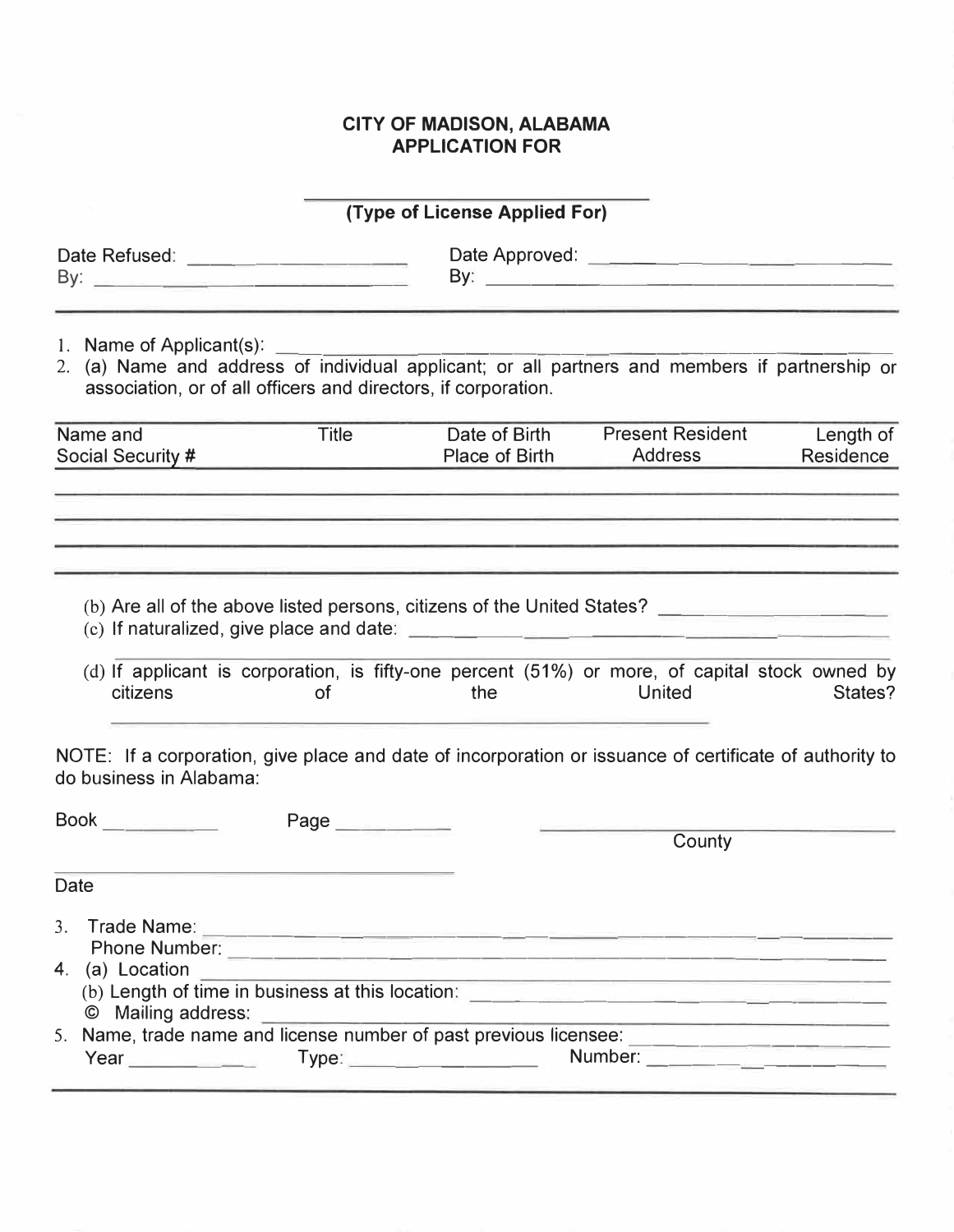- 6. (a) Owner of real estate for which license is desired:<br>Inspector & Date:
- 7. (a) Is establishment equipped with tables and chairs?
	- 7. (a) Is establishment equipped with tables and chairs? \_\_\_\_\_\_ \_\_\_\_\_\_\_\_ \_ (b) Is the manager a citizen of the United States? \_\_\_\_ (If no, explain at bottom of page.)
	- (c) Has this manager or applicant, whether individual member or partnership of association of officers and directors of corporation itself, ever been refused a federal state permit or license or had permit or license suspended, revoked or declined? \_\_\_\_\_\_ (If yes, explain at bottom of page.)
	- (d) Has a liquor, malt or brewed beverage license for these premises ever been denied, suspended or revoked? \_\_\_\_\_\_\_\_\_(If yes, explain at bottom of page.)
- 8. What gambling paraphernalia or slot musical equipment are on the premises? \_\_\_\_\_\_\_\_\_\_\_\_\_\_\_\_\_\_\_\_\_\_\_\_\_\_\_\_\_\_\_\_
- 9. (a) Do you now allow dancing? **Example 20 you now allow dancing?** 
	- (b) Contemplate allowing dancing? The context of the context of the context of the context of the context of the context of the context of the context of the context of the context of the context of the context of the cont
	- (c) Is disco or live entertainment provided? \_\_\_\_\_\_\_\_\_\_\_\_\_\_\_\_\_ \_ \_
- 10. Are the applicant(s) named above, the only person(s) in any manner pecuniary interested in the business sought to be licensed? \_\_\_\_\_\_\_ (If not, explain)
- 11. These premises are located in the corporate limits of the City of Town of Madison, Alabama.
	- (a) Is any of the applicants, whether individual, member of partnership or association, or officers and directors of corporation or the corporation itself, is any manner pecuniarily interested either directly or indirectly, in the profits of any other class of business regulated under this Act?
	- (b) Does applicant own or control, directly or indirectly, or hold lien against any real or personal property which is rented, leased or used in the conduct of business by the holder of any vinous, malt or brewed beverage or distilled liquors permit or license issued under authority of this Act?  $\frac{1}{\sqrt{2}}$
	- © Is applicant receiving, either directly or indirectly, any loan, credit, monies or the equivalent thereof from any other licensee, or from or through a subsidiary or affiliate of another licensee, or from any firm, association or corporation operating under or regulated by the authority of this Act?
- 12. A certificate of approval of the proper governing body must accompany the application. This certificate must evidence the approval of the City Council, if premises are located in a municipality or the Board of Revenue or other county governing body, if premises are located in county and outside the limits of a municipality, except RETAIL COMMON CARRIERS.
	-
	- (a)ls this premises' kitchen equipped?  $\frac{1}{2}$  (b)ls kitchen apart from, but convenient to, the dining room?
	-
	- C Is place of business habitually and principally used for providing food to the public?<br>
	(d) If kitchen is not equipped, is any type food served?<br>
	If yes, explain:<br>
	(e) Are these premises equipped with services and facili
	- consumption of liquor? ---------------- ------
	- (f) Will this business be operated primarily as a package store?
	- $\begin{picture}( 20,40) \put( 20,40){\line(1,0){156}} \put( 20,40){\line(1,0){156}} \put( 20,40){\line(1,0){156}} \put( 20,40){\line(1,0){156}} \put( 20,40){\line(1,0){156}} \put( 20,40){\line(1,0){156}} \put( 20,40){\line(1,0){156}} \put( 20,40){\line(1,0){156}} \put( 20,40){\line(1,0){156}} \put( 20,40){\line(1,0){15$
	- (h) If a common carrier, does each vehicle seat ten or more persons?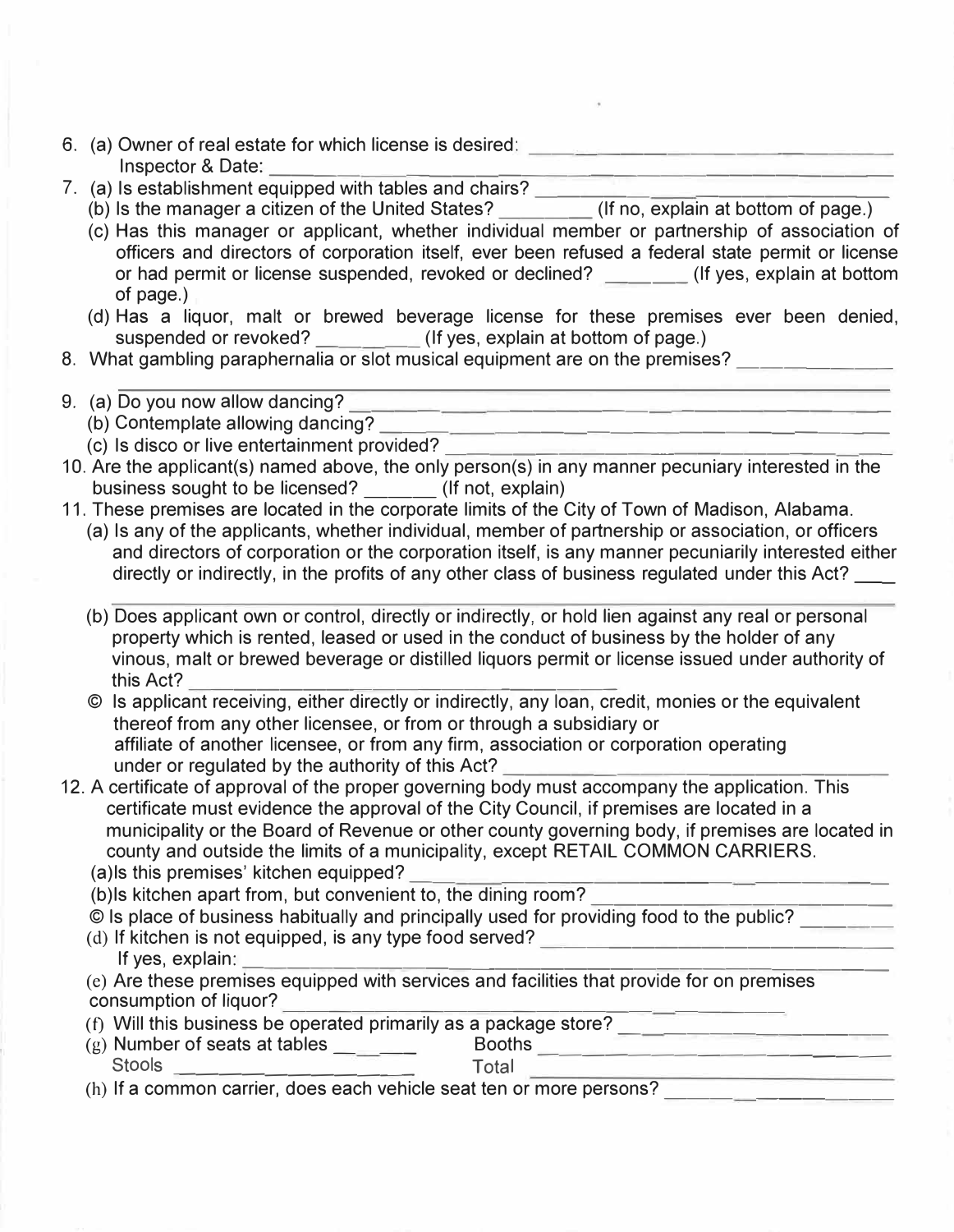|                                                                                        |                                                                                                                                             | (i) For a SPECIAL RETAIL LICENSE, more than thirty (30) days:<br><b>Starting</b>            |                  | Ending                                                                             |      |           |
|----------------------------------------------------------------------------------------|---------------------------------------------------------------------------------------------------------------------------------------------|---------------------------------------------------------------------------------------------|------------------|------------------------------------------------------------------------------------|------|-----------|
|                                                                                        |                                                                                                                                             | Starting Ending Ending<br>(j) For a SPECIAL RETAIL LICENSE, less than thirty (30) days:     |                  |                                                                                    |      |           |
|                                                                                        |                                                                                                                                             | Starting                                                                                    |                  | Ending <b>Exercise Service</b>                                                     |      |           |
|                                                                                        |                                                                                                                                             | (k) For a SPECIAL EVENTS RETAIL LICENSE (not to exceed 7 days):                             |                  |                                                                                    |      |           |
|                                                                                        |                                                                                                                                             | Starting _______________________                                                            |                  | Ending _____________                                                               |      |           |
|                                                                                        |                                                                                                                                             |                                                                                             |                  | (Must be filed 120 Days in advance of event for which license is applied for.)     |      |           |
|                                                                                        |                                                                                                                                             | 13. (a) Does the Club charge and collect dues from elected members?                         |                  |                                                                                    |      |           |
|                                                                                        |                                                                                                                                             | (b) How many paid up members are there in the Club? _____________________________           |                  |                                                                                    |      |           |
|                                                                                        |                                                                                                                                             | (c) Are regular meetings held? If so, when?                                                 |                  |                                                                                    |      |           |
|                                                                                        |                                                                                                                                             |                                                                                             |                  |                                                                                    |      |           |
|                                                                                        |                                                                                                                                             | (c) Are members admitted by written application, investigation and ballot?                  |                  |                                                                                    |      |           |
|                                                                                        |                                                                                                                                             | (f) For what purpose is the Club organized and operated?                                    |                  |                                                                                    |      |           |
|                                                                                        |                                                                                                                                             |                                                                                             |                  |                                                                                    |      |           |
|                                                                                        |                                                                                                                                             |                                                                                             |                  |                                                                                    |      |           |
|                                                                                        |                                                                                                                                             | (g) Does the property used, as well as the advantages, belong to all the members?           |                  |                                                                                    |      |           |
|                                                                                        |                                                                                                                                             | (h) Does the Club maintain in the establishment, a special space and accommodation          |                  |                                                                                    |      |           |
|                                                                                        |                                                                                                                                             | served?                                                                                     |                  | where, in consideration of payment, food, with or without lodging, is habitually   |      |           |
|                                                                                        |                                                                                                                                             | (i) Do the operations of the Club inure to the benefit of any individual members,           |                  |                                                                                    |      |           |
|                                                                                        |                                                                                                                                             |                                                                                             |                  | officers, directors, agents or employees of the Club, rather to the benefit of the |      |           |
|                                                                                        |                                                                                                                                             | entire membership?                                                                          |                  |                                                                                    |      |           |
|                                                                                        |                                                                                                                                             | 14. List below the court records for law violations, in the last ten years, if any, of each |                  |                                                                                    |      |           |
| person interested in this application, including manager, whether as a sole applicant, |                                                                                                                                             |                                                                                             |                  |                                                                                    |      |           |
|                                                                                        | partner, officer, member or landlord: (DO NOT include traffic violations, except<br>D.W.I. and reckless driving.) If no record, state NONE. |                                                                                             |                  |                                                                                    |      |           |
|                                                                                        |                                                                                                                                             |                                                                                             |                  |                                                                                    |      |           |
|                                                                                        |                                                                                                                                             |                                                                                             |                  |                                                                                    |      |           |
|                                                                                        |                                                                                                                                             | <b>Name</b>                                                                                 | <b>Violation</b> | Name of                                                                            | Date | Disposit. |
|                                                                                        |                                                                                                                                             |                                                                                             | Charna           | $C$ $\Omega$ urt                                                                   |      | of Case 2 |

| <b>Natile</b> | <b>VIOIAUOII</b> | <b>Natile OF</b> | Dale | <b>DISPOSIL</b> |
|---------------|------------------|------------------|------|-----------------|
|               | Charge           | Court            |      | of Case         |
|               |                  |                  |      |                 |
|               |                  |                  |      |                 |
|               |                  |                  |      |                 |
|               |                  |                  |      |                 |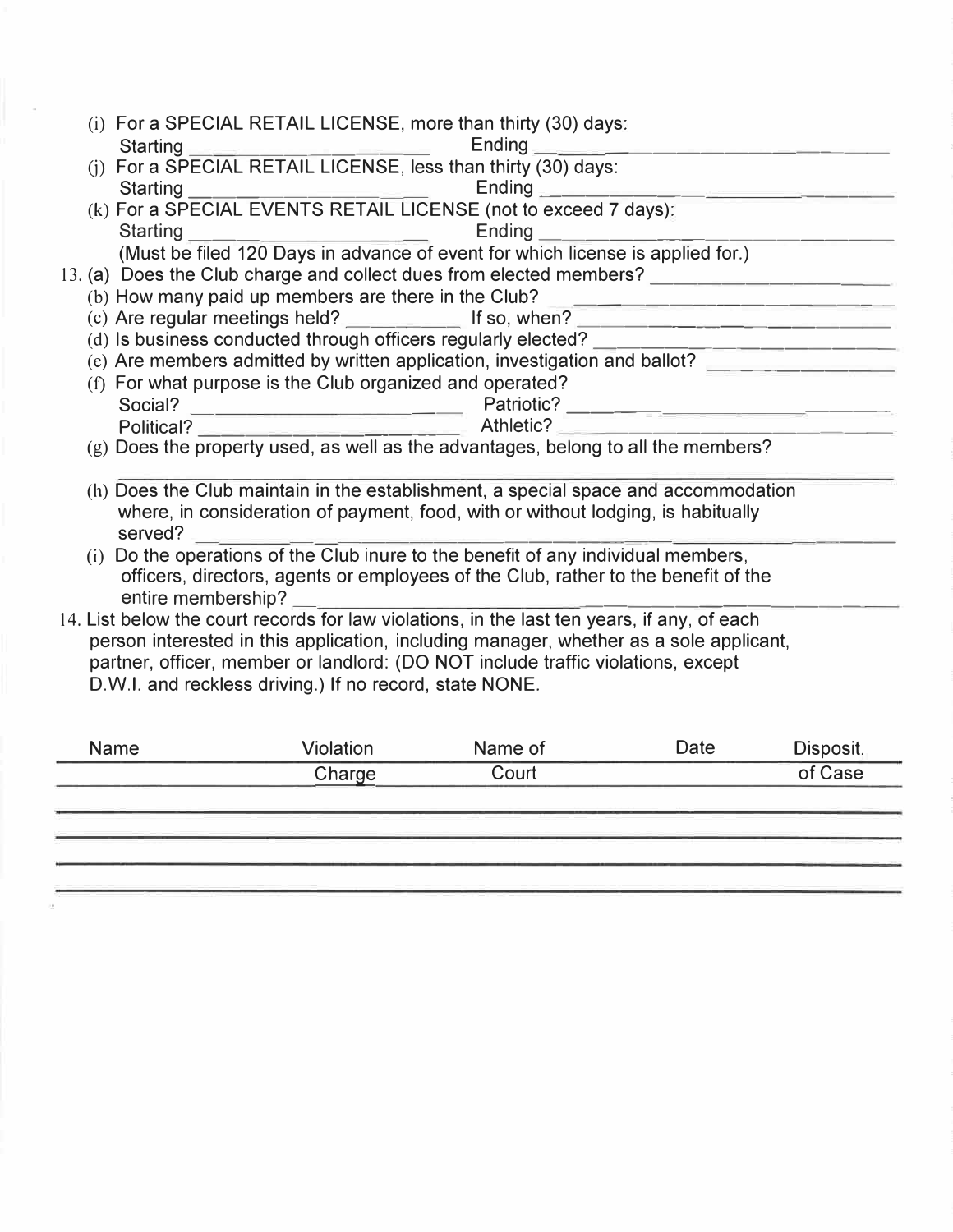## **SKETCH OF NEIGHBORHOOD/ENTIRE PREMISES**

N

w **E** 

s

Make proper designation of approximate location of a place of learning, church, parsonage, public or private institution or private residence to respected premises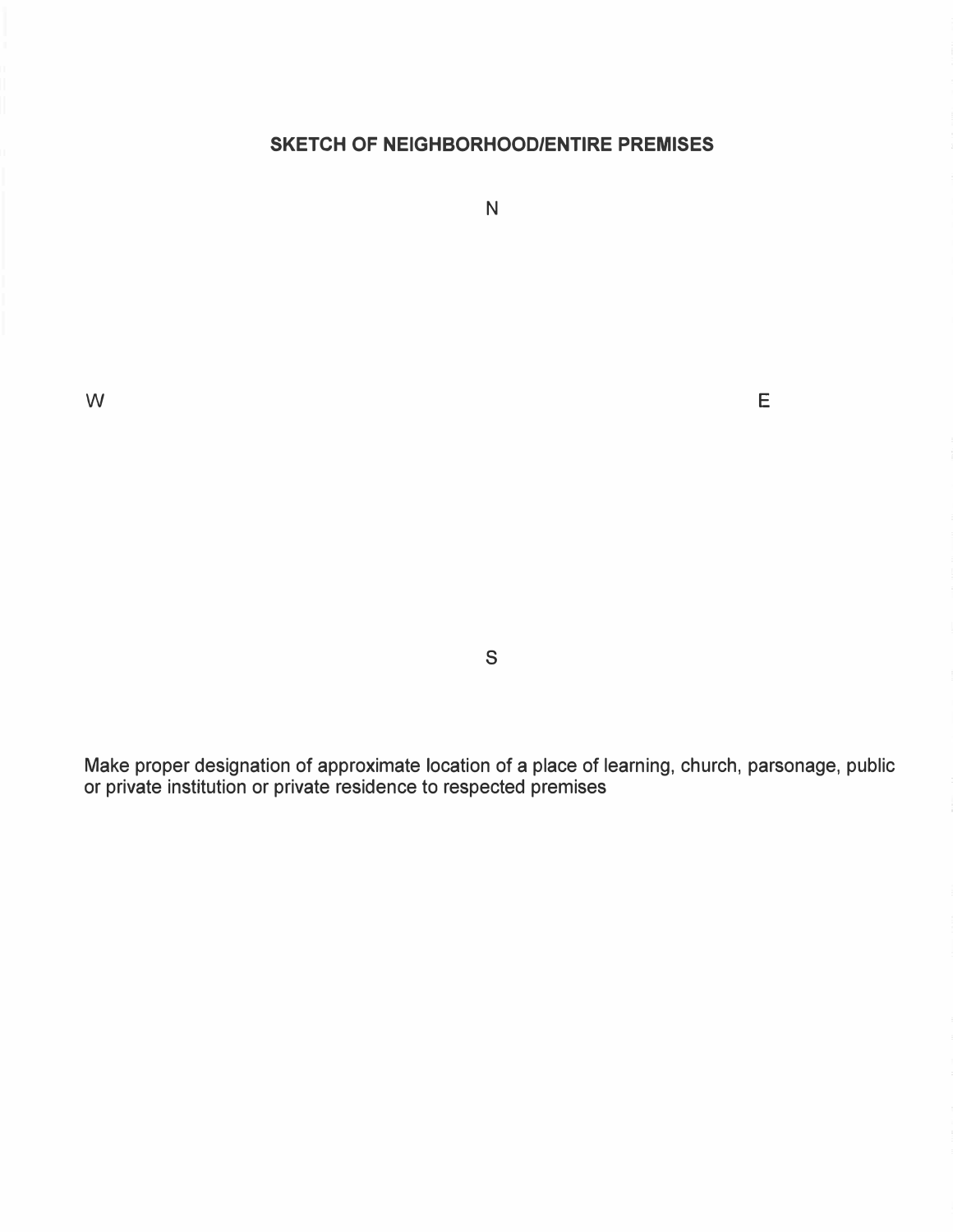The undersigned agree, if a license is issued as hereinabove applied for, to comply at all times with and to fully observe all the provisions of the Alabama Alcoholic Beverage Control Act, as appears in Code of Alabama, Title 28, and all laws of the State of Alabama relative to the handling of alcoholic beverages. The undersigned, if issued a license as herein requested, further agrees to obey all rules and regulations promulgated by the Board relative to all alcoholic beverages received in this State. The undersigned, if issued a license as herein requested, also agrees to allow and hereby invites duly authorized agents of the Alabama Alcoholic Beverage Control Board and any duly commissioned law enforcement officer of the State, County or Municipality in which the licensed premises are located, to enter and search without a warrant, the licensed premises or any building owned or occupied by him in connection with, adjoining, or adjacent therein, whether connected or not, and whether used by him as his private dwelling or not, at any time. The undersigned understands that should he or she violate any of the provisions of Code of Alabama, Title 28, or any of the rules and regulations promulgated by the Board, his license shall be subject to renovation and no license can be again issued to said licensee for a period of one (1) year. The undersigned further understands and agrees that no changes in the manner of operation and no deletion or discontinuance of any services or facilities as described in this application, will be allowed without prior written approval of the proper governing body and the Alabama Alcoholic Beverage Control Board.

| <b>STATE OF</b>  | Signed                                        |
|------------------|-----------------------------------------------|
|                  | (Name of Applicant)                           |
| <b>COUNTY OF</b> |                                               |
|                  | (Title)                                       |
| The undersigned  |                                               |
|                  | (Applicant or Member if Partnership or Assoc. |
|                  |                                               |

(Name & Title of Officer if a Corporation)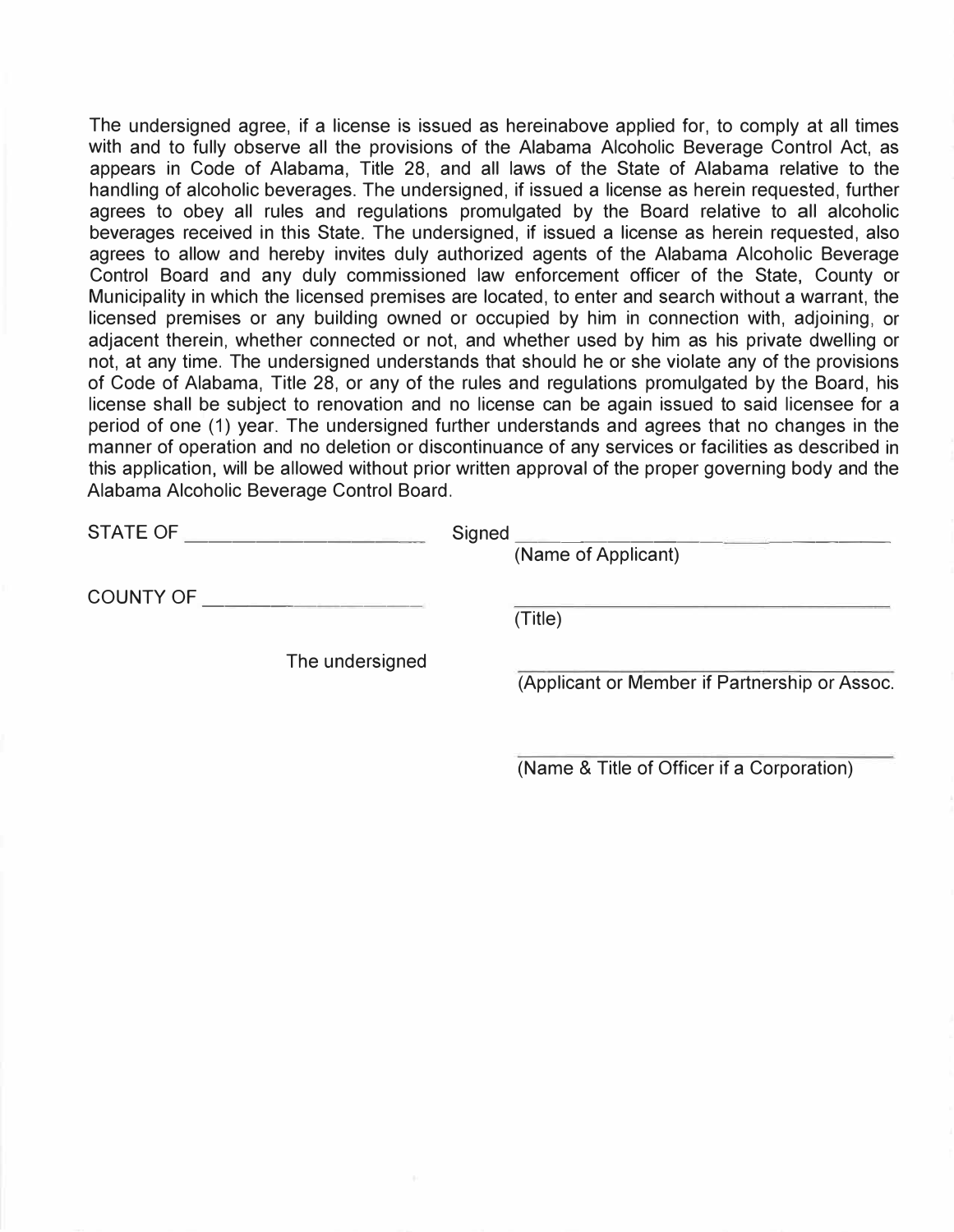Applicant for the Alcoholic Beverage license, requested by the foregoing applicant, hereby swears or affirms that he or she has read said application and all the statements therein and that the facts set forth therein, are true and correct, and that the applicant is the only person interested in the business for which license is requested.

| Sworn to and subscribed before me this                                                                                                 | day of<br><u> 1980 - Antonio Alemania, matematika pre</u> | 20                           |
|----------------------------------------------------------------------------------------------------------------------------------------|-----------------------------------------------------------|------------------------------|
| Name of Notary Public                                                                                                                  | Signature of Affiant                                      |                              |
| The space below is provided for use by the County or City governing authority for approval or<br>disapproval of the above application. |                                                           |                              |
| This application was submitted to the                                                                                                  |                                                           |                              |
|                                                                                                                                        | (Name of Governing Authority)                             |                              |
| on                                                                                                                                     | 20 , said application was                                 |                              |
|                                                                                                                                        |                                                           | (State Approved/Disapproved) |
|                                                                                                                                        |                                                           |                              |
|                                                                                                                                        |                                                           |                              |

I certify the above is an official action of the (Name of Governing Authority)